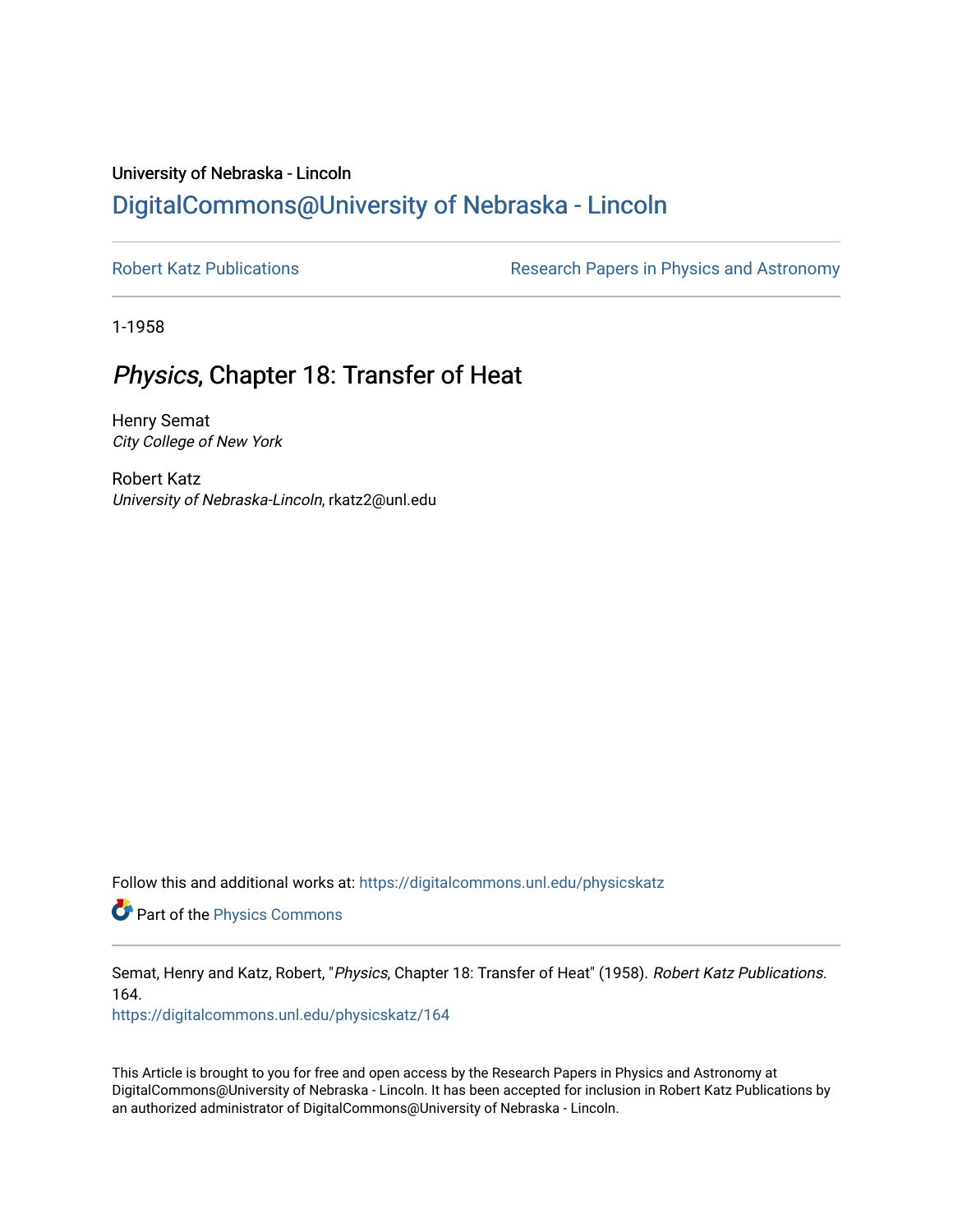# **18**

## **Transfer of Heat**

#### **18-1 Methods of Transmitting Heat**

The methods by which heat is transmitted can be classified into three distinct types known as *convection, conduction,* and *radiation.* **In** any actual case of heat transmission, a combination of these methods may be operating simultaneously, and the principal problem is to determine the rate at which heat flows from the source at higher temperature to the source at lower temperature.

We may distinguish between the three processes of heat transfer by considering whether a medium is required for the transfer of heat, and whether that medium is at rest or in motion. **In** the process of conduction, thermal energy is transmitted by a medium which is at rest. The process of convection requires a moving medium. **In** general, a fluid transports the energy. **In** processes of natural convection, the density differences between the heated fluid and its cooler neighborhood generate buoyant forces which cause the heated fluid to move. Heat energy is delivered to a fluid in one region of the container and becomes internal energy of the fluid. The fluid is set in motion, and the internal energy is liberated as heat in some other portion of the container. Radiation requires no medium. The energy reaching us from the sun and stars comes in the form of radiation through the vacuous space between the sun and the earth and between the stars and the earth. Radiation may be transmitted through a substance, as in the transmission of sunlight through the air or through a windowpane, and, in so doing, changes may take place in the substance and in the character of the radiation.

Thus we see that the transfer of heat by conduction and convection requires the presence of aggregates of matter. Heat energy cannot be transferred by conduction or convection from an isolated atom or molecule, but even completely isolated atoms or molecules may gain or lose energy in the process of radiation.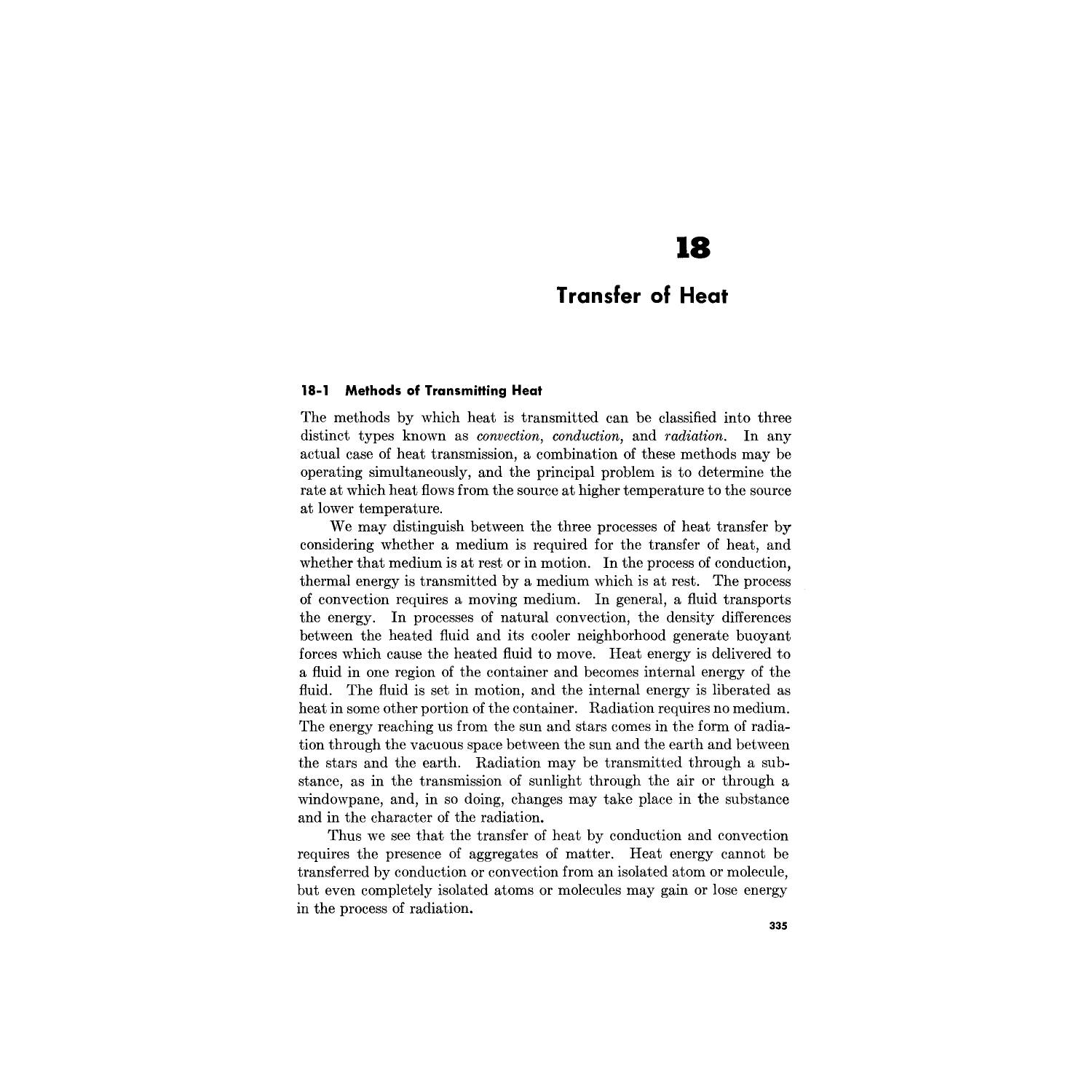#### **18-2 Conduction**

The method of transferring heat by conduction can be illustrated by means of a long cylindrical copper rod which has one end placed in a gas flame while the other end is placed in a mixture of ice and water, as shown in Figure 18-1. The amount of heat which is conducted through the copper rod in any time interval, assuming that the loss of heat to the surrounding



**Fig. 18.1** Method of measuring the temperature gradient along a conductor of heat to determine its conductivity.

atmosphere may be neglected, can be measured by the amount of ice which is melted in this time. When a steady flow is established, the temperature of any point along the rod remains constant. Thus the quantity of heat flowing into any element of volume of the rod in a given time interval is equal to the quantity of heat flowing out of that volume element in the same time interval. If this were not so, the temperature of the volume element would be changing with time, in contradiction to the hypothesis that a steady state was established.

Any two points along the rod of Figure 18-1 are at different temperatures. Let us suppose that the points Band *C* have temperatures which differ in amount by  $\Delta T$ , and that these two points are separated by a distance  $\Delta s$  along the rod. The quotient  $\Delta T/\Delta s$  is called the *temperature gradient* in this region of the conductor. The greater the temperature gradient, the greater is the amount of heat which flows through this portion of the rod in any given time interval from the region at higher temperature *B* to the region at lower temperature *C.* The process of conduction may be thought of as the transfer of heat from anyone part of the rod to a neighboring part, because of the difference in temperature existing between these two parts.

The rate at which heat is transferred by conduction is found to depend upon the temperature gradient and upon the cross-sectional area of the rod.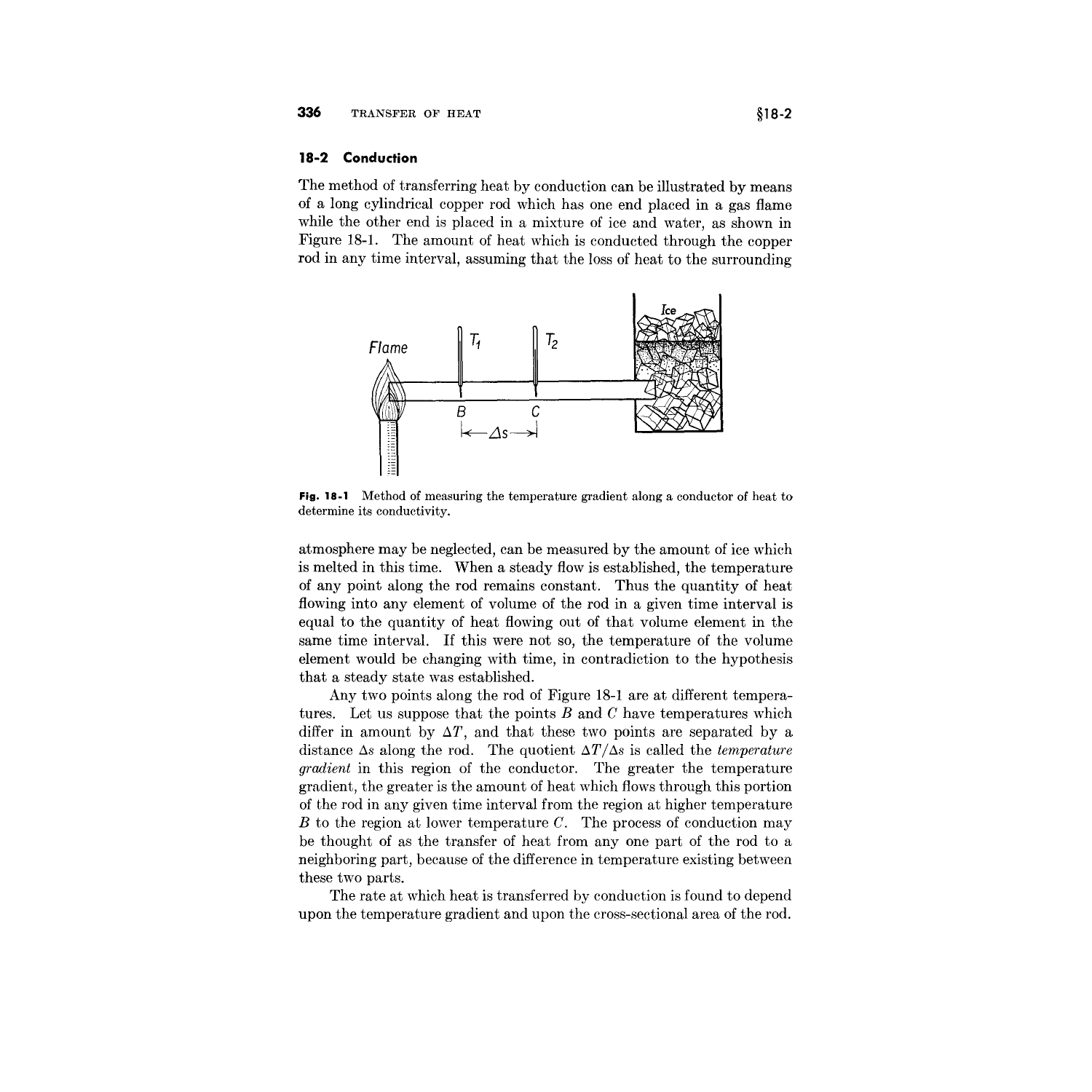We may write

$$
\Delta Q = kA \frac{\Delta T}{\Delta s} \Delta t, \qquad (18-1)
$$

in which  $\Delta Q$  is the quantity of heat transferred through a rod of crosssectional area  $A$  in a time interval  $\Delta t$  when the temperature gradient along the rod is  $\Delta T/\Delta s$ . The factor *k* is a constant of proportionality which

| Substance         | cal<br>$k$ in $\cdot$<br>${\rm cm\ sec^o C}$ | Btu<br>$k$ in -<br>ft hr°F |
|-------------------|----------------------------------------------|----------------------------|
| Metals            |                                              |                            |
| Aluminum          | 0.49                                         | 118                        |
| <b>Brass</b>      | 0.26                                         | 63                         |
| Copper            | 0.91                                         | 225                        |
| Gold              | 0.71                                         | 169                        |
| Iron              | 0.16                                         | 39                         |
| Lead              | 0.084                                        | 20                         |
| Nickel            | 0.14                                         | 34                         |
| Platinum          | 0.17                                         | 41                         |
| Silver            | 0.99                                         | 242                        |
| Tin               | 0.15                                         | 37                         |
| Tungsten          | 0.38                                         | 92                         |
| <i>Insulators</i> |                                              |                            |
| Aluminum foil,    | $\left(\frac{3}{8}$ -in. air spaces)         |                            |
| crumpled          | 0.0001                                       | 0.025                      |
| Asbestos, sheets  | 0.0004                                       | 0.097                      |
| Insulating brick, |                                              |                            |
| kaolin            | 0.0006                                       | 0.15                       |
| Glass, window     | $0.0012 - 0.0024$                            | $0.3 - 0.6$                |
| Snow              | 0.0011                                       | 0.27                       |
| Fluids            |                                              |                            |
| Air               | 0.000054                                     | 0.017                      |
| Water             | 0.0015                                       | 0.37                       |

**TABLE 18-1 THERMAL CONDUCTIVITIES**

depends upon the material of the rod and upon the units in which the other quantities of the equation are measured: *k* is called the *thermal conductivity* of the rod. Two sets of units are commonly used for expressing the thermal conductivity. In cgs units  $Q$  is expressed in calories,  $A$  in square centimeters, *T* in degrees centigrade, *s* in centimeters, and *t* in seconds. From Equation (18-1) we see that the appropriate units for *k* are  $\frac{c}{cm}$  sec<sup>o</sup>C. In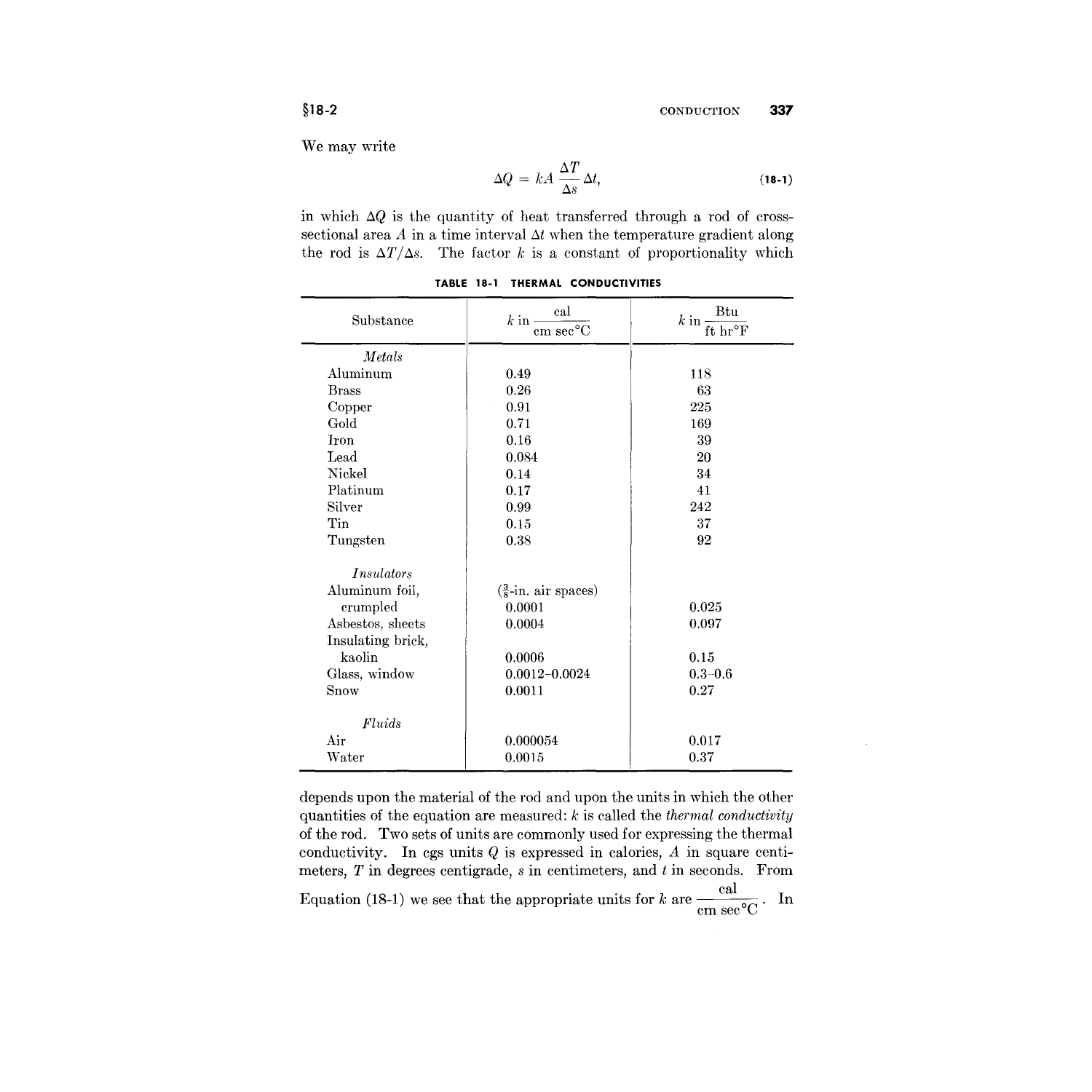British units *Q* is often expressed in Btu's, *A* in square feet, *T* in degrees Fahrenheit, *s* in feet, and t in hours, so that the appropriate units of *k* are

 $\frac{\text{Btu}}{\text{ft hr}^{\circ}\text{F}}$ . The thermal conductivities of metals are generally greater than

those of other solids, and silver is the best conductor of all. It is also interesting to note that those substances which are good conductors of heat are also good conductors of electricity. The thermal conductivities of some more common substances are given in Table 18-1. Although conduction does take place through liquids and gases, their conductivities are very small, gases being among the poorest conductors. Many insulating materials are constructed so that they trap small quantities of air in small closed spaces and thus make use of the poor conductivity of the air for insulation, and at the same time avoid the transfer of heat through the air by convection.

Let us consider the process of conduction by a gas at rest; that is, there is no net flow of the gas, and the average velocity of the molecules of the gas in any direction is zero. If a layer of gas is at a higher temperature than an adjacent layer, the mean kinetic energy of the molecules in the high-temperature layer is greater than the mean kinetic energy of the molecules in the low-temperature layer. In the collision between a molecule from the higher-temperature region and a molecule from the lowertemperature region, energy is transferred to the slower molecule. Macroscopically, we view this process as the transfer of heat by conduction. When the gas is at very low pressure, molecules of the gas may travel from one wall of the container to the other without striking a second molecule of the gas. In a collision between a gas molecule and a wall, we assume that the molecule leaves the wall with the mean kinetic energy of the molecules of the wall. Thus a gas molecule absorbs energy at the high-temperature wall and delivers energy at the low-temperature wall. The molecules of the gas move across the apparatus without making a collision with other gas molecules. One cannot describe any region of the gas as having a temperature, for the molecules of the gas are not in equilibrium with each other, nor is it possible to have a temperature gradient within the gas.

The internal energy of a nonmetallic solid is associated with the vibrations of the atoms or molecules of the crystal about their mean positions in the crystal lattice. The molecules in a region at higher temperature may be thought to be vibrating with greater amplitude than the molecules in an adjacent region at lower temperature. These vibrations are transmitted from molecule to molecule by the forces which hold the crystal together, similar to the way in which a wave is propagated down a string. In a metallic solid the transmission of thermal energy by lattice vibrations is much smaller than the transmission of energy by a second mechanismthe transmission of energy by the free electrons of the metal. When atoms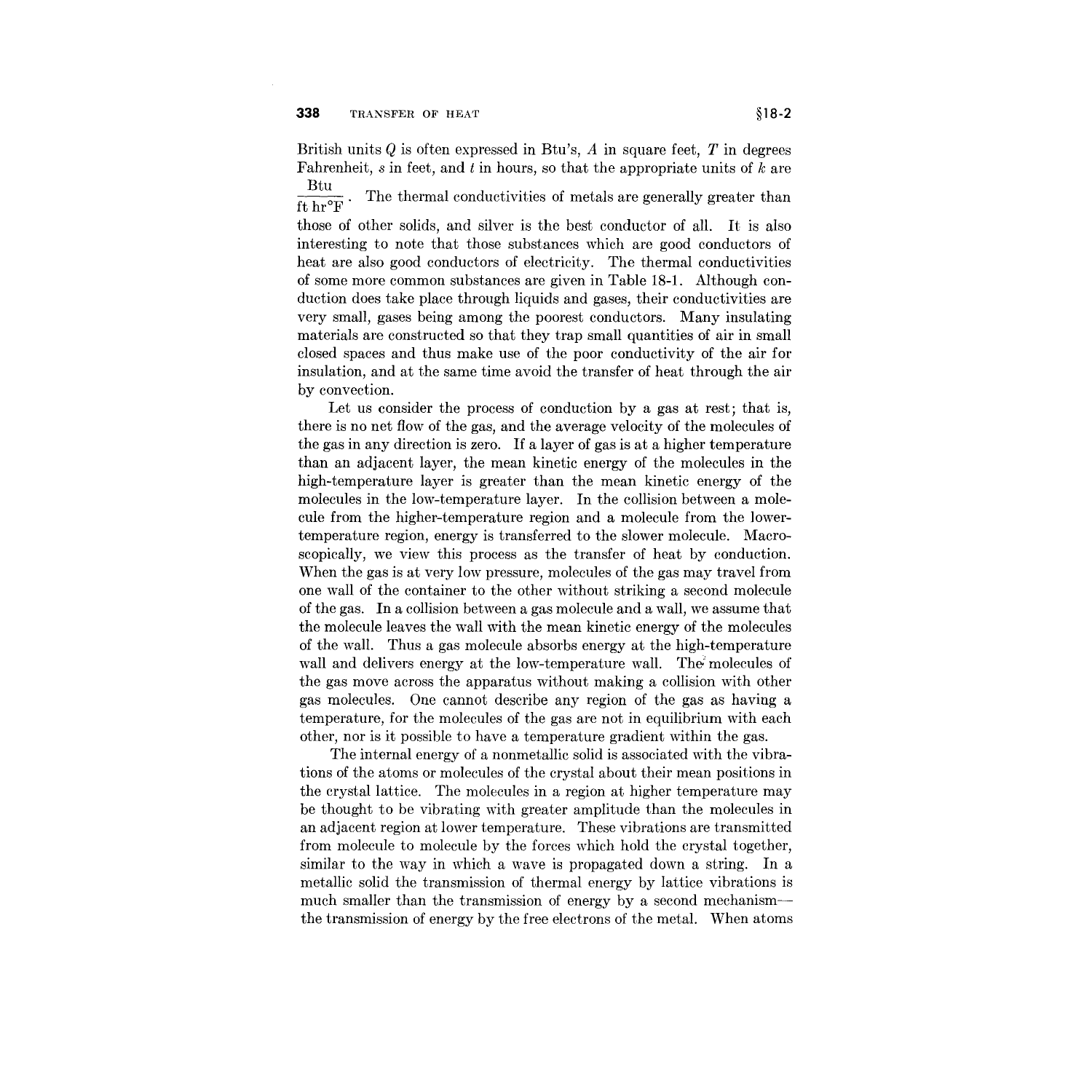of a metal are assembled **in** a solid, the outermost electrons of the metal are relatively free to drift from atom to atom. These free electrons are responsible for the electrical conductivity of metals. These electrons behave like a free-electron gas, and they conduct heat **in** very much the same way that heat is conducted by the molecules of a gas. This relationship was first observed by Wiedemann and Franz **in** 1853, who noted that *the ratio of electrical to thermal conductivity was the same for all pure metals, at any given temperature-a* relationship known as the Wiedemann-Franz law.

*Illustrative Example.* A silver rod of circular cross section has one end immersed in a steam bath and the other end immersed in a mixture of ice and water. The distance between these two ends is 6 cm, and the diameter of the rod is 0.3 cm. Calculate the amount of heat that is conducted through the rod in 2 min.

The quantity of heat which is conducted across any cross section of the rod in a given time interval must be constant. Since the cross-sectional area of the rod is constant, we see, from Equation (18-1), that the temperature gradient must have the same value everywhere along the rod. Thus the temperature gradient is

$$
\frac{\Delta T}{\Delta s} = \frac{100\text{°C}}{6 \text{ cm}} = 16.7 \frac{\text{°C}}{\text{cm}}.
$$

The thermal conductivity of silver is 0.99  $\frac{\text{cal}}{\text{cm sec}^{\circ}\text{C}}$ . We find

$$
\Delta Q = kA \frac{\Delta T}{\Delta s} \Delta t = 0.99 \frac{\text{cal}}{\text{cm sec}^{\circ}\text{C}} \times 0.071 \text{ cm}^2 \times 16.7 \frac{\text{°C}}{\text{cm}} \times 120 \text{ sec.}
$$
  
Thus  $\Delta Q = 140 \text{ cal.}$ 

 $$0$ 

*Illustrative Example.* A pipe of length *I,* made of material of thermal con- . ductivity k, and having inner and outer radii  $r_1$  and  $r_2$ , is used to heat a water bath at temperature  $T_2$  by passing steam at temperature  $T_1$  through the pipe. Determine the rate of flow of heat from the inside to the outside of the pipe.

From Equation (18-1) we have

$$
\frac{\Delta Q}{\Delta t} = kA \frac{\Delta T}{\Delta s}.
$$

Let us consider the flow of heat through a cylindrical shell of thickness  $\Delta r$ at radius r. The area of the shell is

$$
A = 2\pi rl,
$$

and the temperature gradient across the shell is

that 
$$
\frac{\Delta T}{\Delta r},
$$

$$
\frac{\Delta Q}{\Delta t} = 2\pi r l k \frac{\Delta T}{\Delta r}.
$$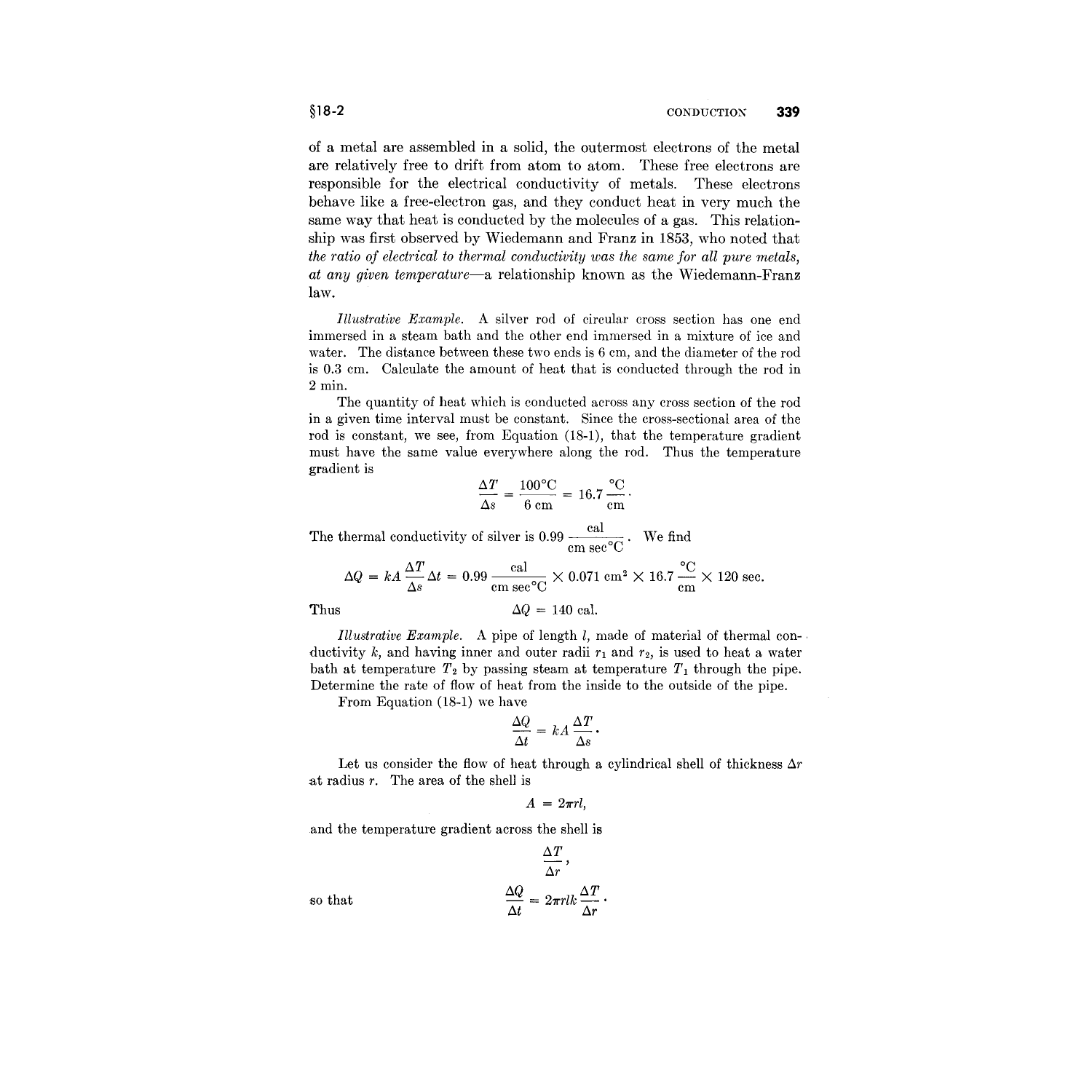When the pipe is in thermal equilibrium, the rate of flow of heat through each cylindrical shell must be the same as the rate of flow of heat through the pipe. Thus the quantity  $\Delta Q/\Delta t$  is a constant and is independent of r. To evaluate this quantity we must apply the known conditions at the boundary of the pipe. To do this we first rewrite the above equation in a form appropriate to infinitesimally thin shells, replacing the quantity  $\Delta T/\Delta r$  by  $dT/dr$ , and integrate from the inside to the outside of the pipe. Thus we obtain

$$
\frac{\Delta Q}{\Delta t} \int_{r_1}^{r_2} \frac{dr}{r} = 2\pi lk \int_{T_1}^{T_2} dT.
$$

$$
\int \frac{dx}{x} = \log_{\epsilon} x = \ln x,
$$

$$
\frac{\Delta Q}{\Delta t} \ln \left(\frac{r_2}{r_1}\right) = 2\pi lk (T_2 - T_1),
$$

Remembering that

so that 
$$
\frac{\Delta Q}{\Delta t}
$$

we find

If the pipe is of copper,  $k = 0.91 \frac{\text{cal}}{\text{cm} \sec^{\circ} \text{C}}$ . Suppose that the pipe is of inner diameter 2.5 em and outer diameter 3 em, and that the temperature of the

 $2\pi$ *lk*( $T_2 - T_1$ )

 $m_{1}$ ,  $\prime$ 

steam is 120°C while the temperature of the water bath is 20°C. The rate of heat transfer through a pipe 100 em long is

$$
\frac{\Delta Q}{\Delta t} = \frac{2\pi \times 100 \text{ cm} \times 0.91 \frac{\text{cal}}{\text{cm} \text{ sec}^{\circ} \text{C}} \times (20^{\circ} \text{C} - 120^{\circ} \text{C})}{\ln\left(\frac{3/2 \text{ cm}}{2.5/2 \text{ cm}}\right)},
$$
  

$$
\frac{\Delta Q}{\Delta t} = -\frac{2\pi \times 100 \times 0.91 \times 100}{0.182} \frac{\text{cal}}{\text{sec}} = -3.14 \times 10^5 \frac{\text{cal}}{\text{sec}}.
$$

The minus sign appearing in the expression indicates that the flow of heat is in the direction of decreasing temperature.

Problems of the type illustrated above are known as boundary-value problems; they are very common in physics and engineering. **In** these problems we know the applicable differential equation and certain conditions at the boundaries, and we cannot obtain a solution to the problem until we perform appropriate integrations.

#### **18-3 Convection**

Convection is the transfer of heat from one part of a fluid to another by the flow of the fluid, mixing the warmer parts of the fluid with the cooler parts.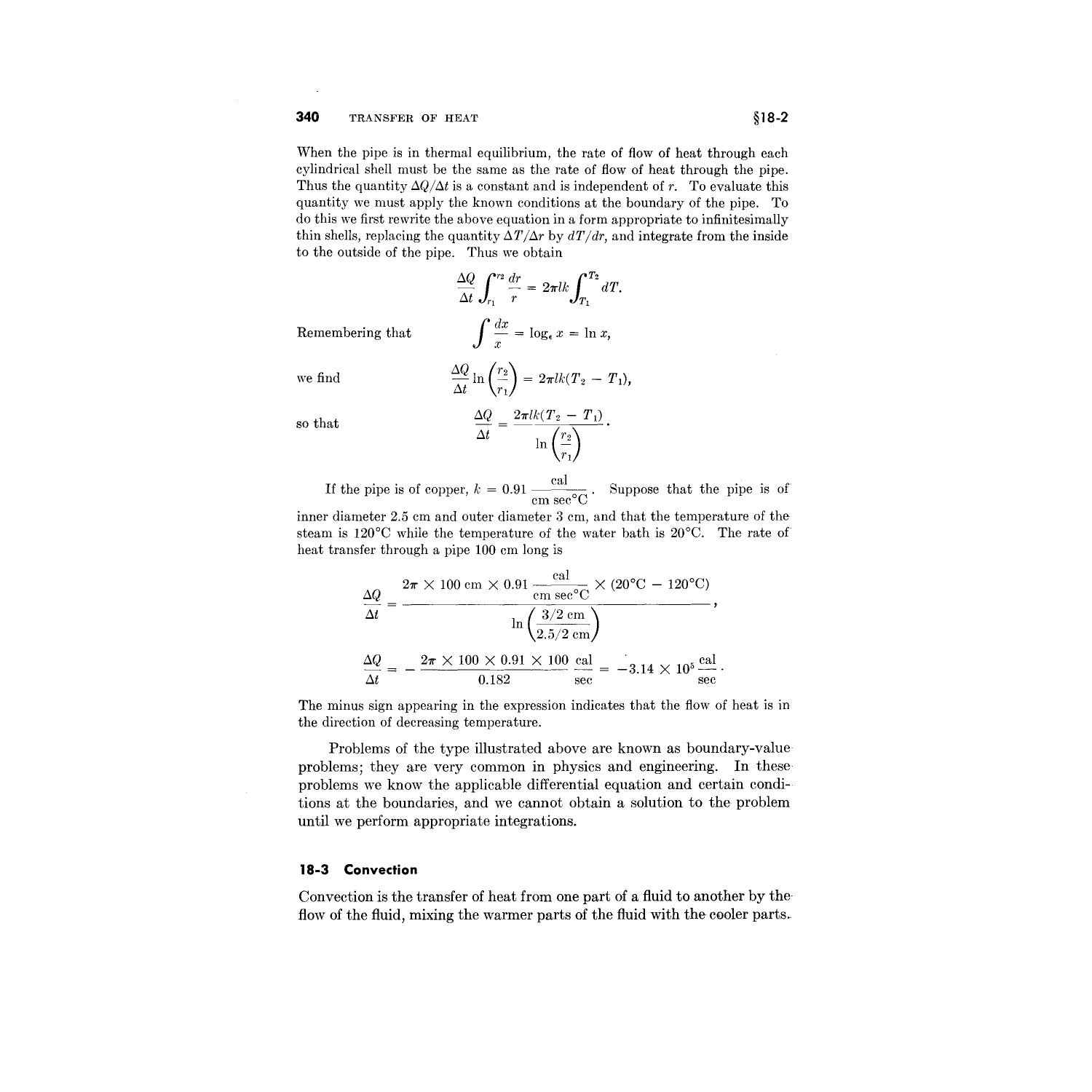As an example, consider the case of a jar of water which is heated by applying a flame at one side  $A$ , as shown in Figure 18-2. Heat is conducted through the glass to the water. As the water in contact with the glass is heated by conduction, its density decreases, and it floats to the top. Colder water moves down to replace it. The colder water, in turn, is heated; once hot, it rises because of its smaller density, thus setting up a circulation of the liquid. During this circulation the warmer parts of the liquid mix with the cooler parts, and in a short time a fairly uniform temperature is established throughout the liquid. This type of heat transfer is called *natural convection* because the motion of the fluid is due to differences in the density of the fluid. In the case of *forced convection,* a fan, a pump, or

some other mechanical device is used for stirring and mixing the warmer and cooler parts of the fluid.

In almost all cases of the transfer of heat by means of fluids, both convection and conduction must be considered. The heating of a room presents several interesting illustrations of convection and conduction, and, to some extent, of radiation. If the room is heated by means of a "radiator," heat is conducted through the walls of the radiator to the air in contact with it. The warmed air rises and displaces the cooler air, thus establishing a circulation of the air in the room. The warmer air, striking the cooler walls and windows, loses heat to the outside by conduction through the Flame

Fig. 18-2 Convection. A circulation is set up in the fluid by heating it near one end.

walls and windows. Fortunately, there is always a film of stagnant air close to the walls and windows so that the heat which is conducted to the outside must pass through this film of air as well as through walls and windows. Since air is a very poor conductor, a thin layer of air is sufficient to form a good insulator.

The process of convection is generally much more difficult to formulate in quantitative terms than is the process of conduction. The transfer of heat by convection must be determined by experience in each particular situation. Thus one finds in handbooks typical illustrations of heat loss from vertical steampipes, from horizontal steampipes, from rough pipes, from smooth pipes, and so on, rather than a comprehensive summary of all these situations in a few simple formulas. To minimize the transfer of heat by convection, it is important that the flow of air or other fluid past the heated body be nonturbulent, that the surface be smooth rather than rough, so that a layer of stagnant fluid may be in contact with the surface, providing good insulation. Smooth pipes are often wrapped with a thin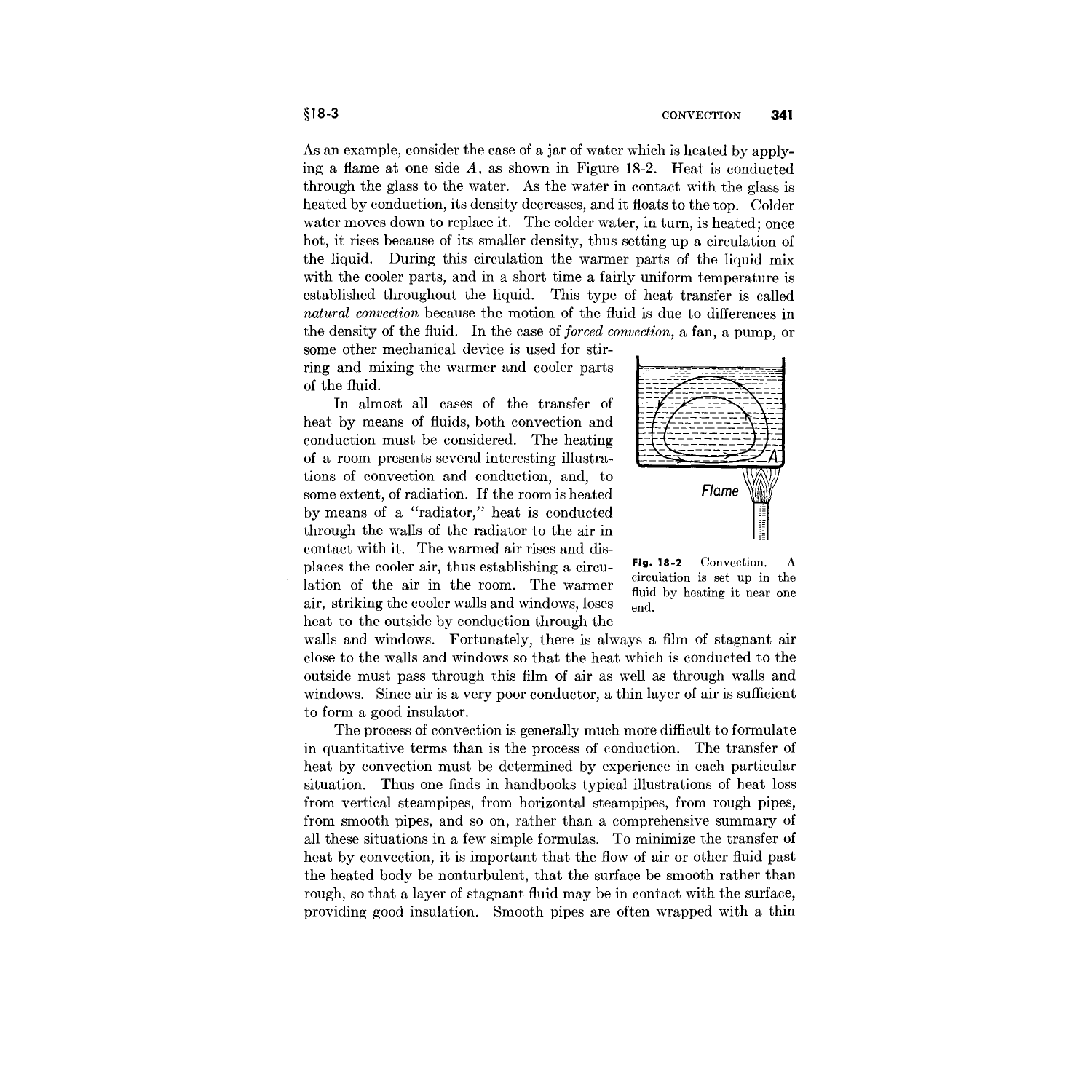layer of asbestos tape in the mistaken notion that the insulating tape will reduce heat losses. In reality, the rough surface of the tape causes the flow of air past the pipe to be turbulent, and the more intimate contact of the flowing air with the pipe causes greater heat loss.



There is customarily an open air space between the inner and outer walls of a house, and the transfer of heat from inside to outside in winter takes place by convection. The insulating material between the walls serves to restrict the flow of air by making many small passages in place of one large one, as shown in Figure 18-3. In the earth's atmosphere the· convective flow of the air between the equator and the poles tends to equalize the temperature differential generated by the differences in solar radiation in these regions; this convective flow is largely responsible for weather and climate.

### **18-4 Emission and Absorption of Radiation**

The radiation emitted from a warm object, which we call heat radiation, consists of *electromagnetic waves* which are identical in character with light, x-rays, radio waves, and gamma rays. These radiations travel with the speed of light, about 186,000 mi/sec, in vacuum. We shall discuss some aspects of thermal radiation more completely in the following section, while deferring discussions of other forms of electromagnetic radiation to the chapters on electronics, light, and modern physics. In this section we shall be interested in the general relationships between the process of the emission of radiation and the absorption of radiation.

A perfect absorber of radiation is a hole in a wall, for if a hole has no matter on its opposite side, the radiation incident on the hole passes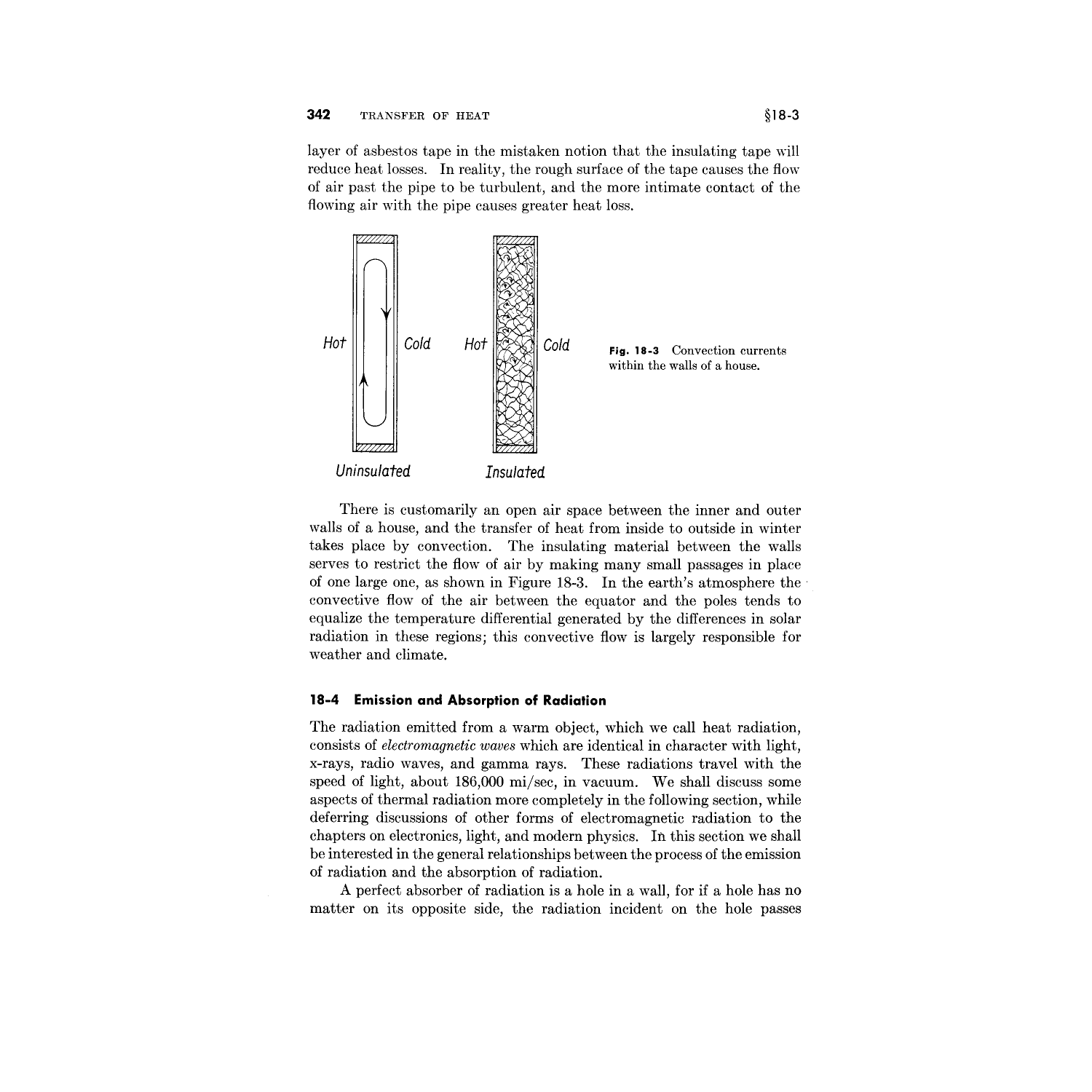through and cannot return, for there is no matter to reflect it back. To visible light, such a hole is perfectly black; that is, it is a perfect absorber of radiation. We can approximate a perfect absorber by constructing a box, say 1 ft on a side, as shown in Figure 18-4, and by providing the box with a small hole in one face. Even though the face is painted black, the hole will look blacker. This is the case even if the inside of the box is painted white. Light incident upon the hole is reflected many times around the interior of the box before it emerges, and, though only a small fraction of the light is absorbed in each reflection, the large number of internal

**Fig. 18-4** Black body. Even though the inside of the box is painted white, and the front face is painted black, a small hole in the front face looks blacker than the black paint.



reflections greatly diminishes the intensity of the light before it emerges from the hole. The smaller the area of the hole in relation to the total surface area of the box, the more nearly the hole becomes a perfect absorber of radiation. Such a box is called a *black body* and represents a laboratory approximation to a perfect absorber. In practice, any large furnace provided with a small peephole is a good approximation to a perfect absorber, no matter what the furnace contains, and no matter what the materials of which the furnace is constructed.

When radiation is incident upon a body, some of that radiation will be absorbed and some will be reflected. The fraction of incident radiation which is absorbed by a body is called the *absorptivity* of the body. The absorptivity of a black body is unity. The absorptivity of a perfect reflector is zero. The absorptivity of any other body will have a value between zero and 1.

We can gain some insight into the relationship between the effectiveness of a body as a radiator of energy and as an absorber of radiant energy by considering a body suspended in a furnace. When equilibrium is reached, the body is at the temperature of the furnace. The body itself is radiating energy and, at the same time, is acting as an absorber of the energy radiated from the walls of the furnace. Since the body remains at constant temperature, it must radiate exactly as much energy as it absorbs. The body must be as effective in emitting radiation at a particular temperature as it is in absorbing radiation at that temperature. If the body were more effective in absorbing radiation than in emitting radiation, it would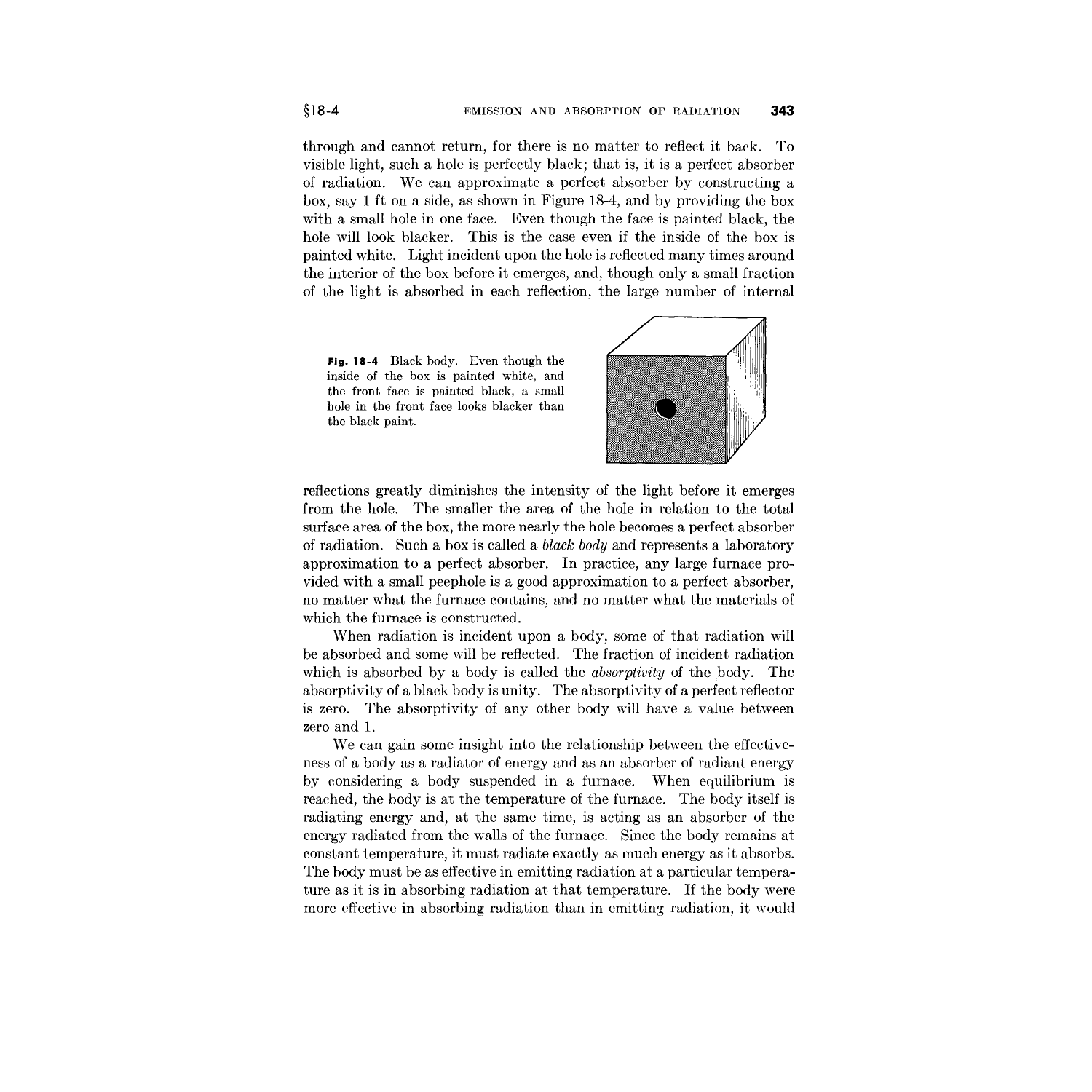soon become hotter than the furnace, while if it were less effective an absorber of radiation than an emitter, it would continue to grow colder than the furnace. Since these effects are not observed in experience, we must conclude that a black body, which is most effective in absorbing radiation, will also be most effective in radiating energy. The effectiveness of a body in radiating energy is called its *emissivity e.* The emissivity of a body is the rate at which a body radiates energy divided by the rate at whirh a black body radiates energy at the same temperature. The emissivity of a black body is equal to unity. The emissivity of any other bodies lies between zero and 1 and is identical with the absorptivity of the body.

The argument we have indicated for describing the reciprocal relationship between effectiveness in radiation and absorption is a perfectly general one and does not depend upon the nature of the radiator or upon the kind of radiation. Thus *a good radiator must be a good absorber,* and vice versa. If we wish to find whether a particular radio antenna will be a good transmitting antenna and we do not have suitable instruments available to make this determination, we can study its effectiveness as a receiving antenna. An acoustical enclosure will be an effective radiator of sound if it is a good absorber of sound. One very effective type of loud-speaker baffle is called an infinite baffle, which simply consists of a hole in a wall to which a loud-speaker is bolted. In the same way a simple harmonic oscillator will absorb sound energy most effectively at those frequencies at which it radiates such energy. Similar considerations apply to atoms, molecules, and nuclei, and we can identify the presence of certain atoms in the outer atmosphere of the sun by the light they absorb in the sun's spectrum.

### **18-5 Radiation**

The thermal radiation emitted from a heated body varies in color and intensity with the temperature. According to an analysis by Joseph Stefan (1835-1893) of the radiation emitted from a heated body, the rate *R* at which energy is radiated from a unit area of a body at absolute temperature  $T$  is given by the equation

$$
R = e\sigma T^4, \tag{18-2}
$$

where  $\sigma$  is a constant which depends upon the units used. In cgs units the value of  $\sigma$  is

$$
\sigma = 5.672 \times 10^{-5} \frac{\text{erg}}{\text{sec cm}^2 \text{ deg}^4},
$$

while in mks units the value of  $\sigma$  is

$$
\sigma = 5.672 \times 10^{-8} \frac{\text{joule}}{\text{sec m}^2 \text{ deg}^4} \, \cdot
$$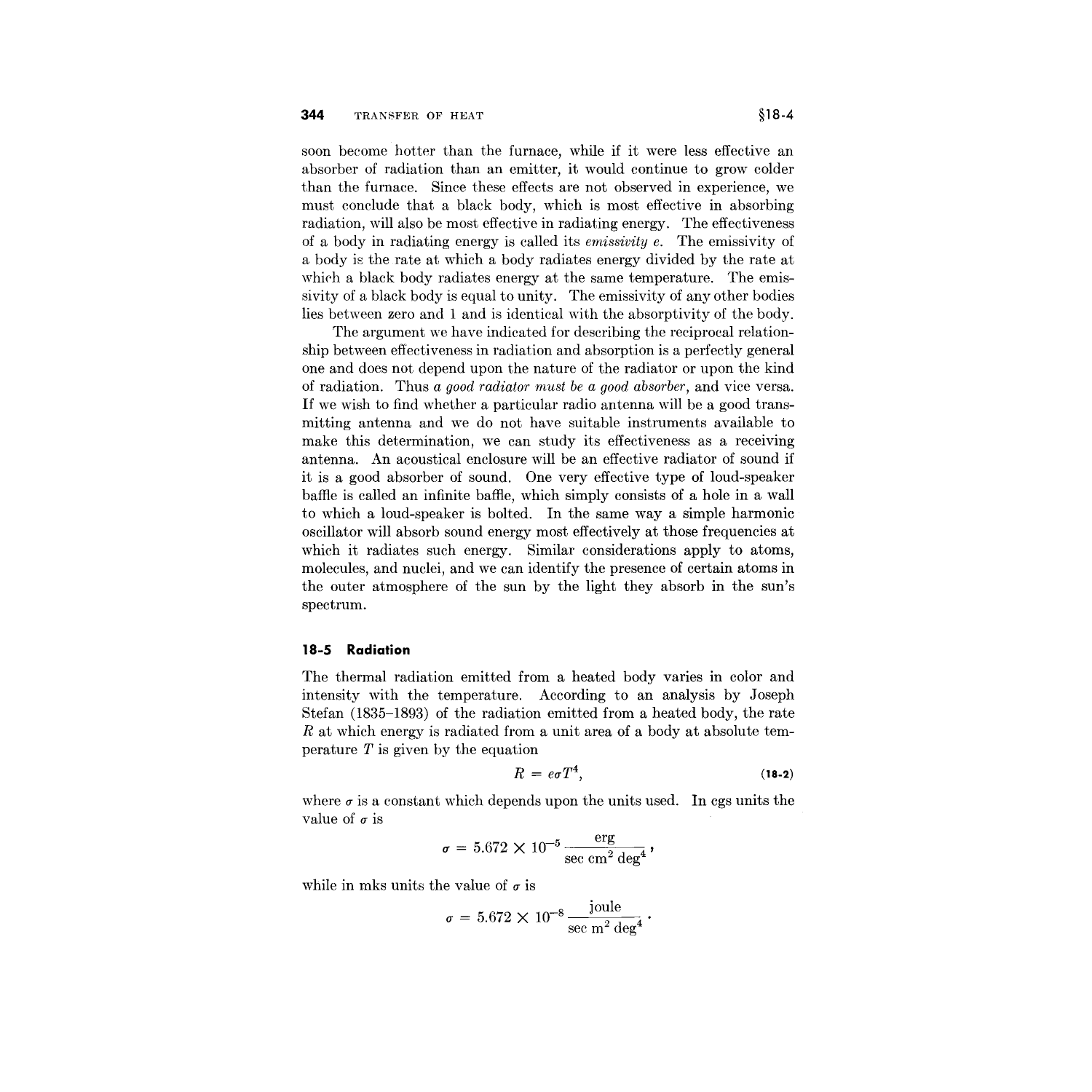When an object of emissivity  $e$  and at temperature  $T_1$  is placed within an enclosure at temperature  $T_2$ , the body radiates energy to the enclosure and absorbs energy from the walls of the enclosure. The rate at which energy is radiated by the body is given by Equation (18-2). To find the rate at which energy is absorbed from the walls of the enclosure, we observe that, if the body were at the temperature of the enclosure, it would be in thermal equilibrium. The energy the body absorbs is thus equal to the energy it would radiate in the same time if it were at the temperature T*<sup>2</sup> ,* the temperature of the enclosure. The net energy radiated by the body per unit time is the difference between the rate at which energy is radiated and the rate at which it is absorbed. Assuming that the emissivity is independent of temperature, the net rate of radiation from a body at temperature  $T_1$  which is within an enclosure at temperature  $T_2$  is given by

$$
R = e\sigma (T_1^4 - T_2^4). \tag{18-3}
$$

Equation (18-3) represents the rate at which energy, or heat, is transmitted by a body per unit area of surface. If *A* is the area of the surface, then the rate at which heat is radiated or absorbed is given by

$$
\frac{\Delta Q}{\Delta t} = AR = Ae\sigma (T_1^4 - T_2^4). \tag{18-4}
$$

In Equation (18-3) a positive value of *R* indicates that the body is radiating more energy than it absorbs, as would be the case when the body is hotter than its surroundings, while a negative value indicates that the body is radiating less energy than it absorbs, as would be the case if the body is cooler than its surroundings.

*Illustrative Example.* Calculate the rate at which energy is radiated from a tungsten ribbon filament 1 em long and 0.2 em wide which is maintained at a temperature of 2727°C. The emissivity of tungsten at this temperature is 0.35. Neglect the radiation absorbed by the filament from the room at 20°C.

Neglecting the contribution from the room, symbolized by  $T_2$  in Equation (18-4), we find

$$
\frac{\Delta Q}{\Delta t} = 1 \text{ cm} \times 0.2 \text{ cm} \times 0.35 \times 5.672 \times 10^{-5} \frac{\text{erg}}{\text{sec cm}^2 \text{ deg}^4} \times (3000^{\circ})^4
$$

$$
= 64.3 \times 10^7 \frac{\text{erg}}{\text{sec}} = 64.3 \text{ watts.}
$$

#### **18-6 The Spectrum of Black-Body Radiation**

The radiant energy emitted by a black body may be examined by opening a hole in the side of a furnace and letting some of the radiation emerge. It is commonly known that the color of the light emitted by a furnace changes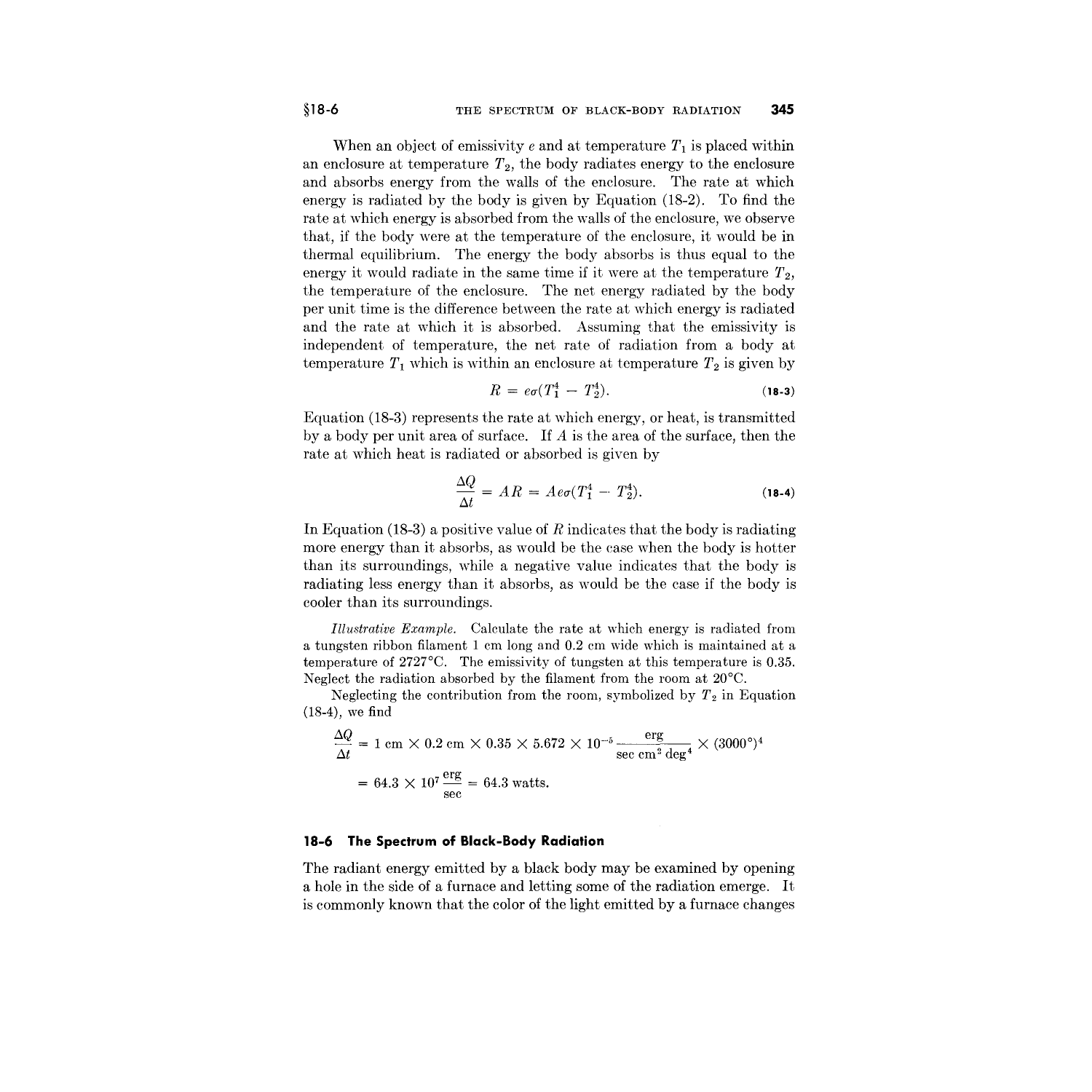as the temperature of the furnace rises, glowing first a deep red, then orange, and then white. These are not pure colors; they may be analyzed into their component wavelengths by means of a spectroscope (see Chapter 39). The longest wavelengths are invisible and are in the infrared region, that is, beyond the red. The wavelengths of this radiation decrease progressively



**Fig. 18-5** Distribution of the energy among the wavelengths in the spectrum of a black body at different temperatures in  $K$ .

through the colors red, orange, yellow, green, blue, and violet, and finally to the invisible ultraviolet. The distribution of energy as a function of wavelength is shown in Figure 18-5. As the temperature of the furnace increases, the wavelength of maximum intensity steadily decreases, and the intensity at every wavelength increases in such a way that the total energy radiated increases as the fourth power of the absolute temperature, according to Equation (18-2). **In** the figure the total energy radiated is represented by the area under a curve.

At room temperature the radiation is invisible to the eye, but even at body temperature there is sufficient infrared radiation emitted for a sensitive detector to locate the source of radiation. It has been possible to construct detectors of infrared radiation sensitive enough to locate the chimney of an industrial installation, or the engine of an airplane, and these detectors are of considerable military importance. When the tem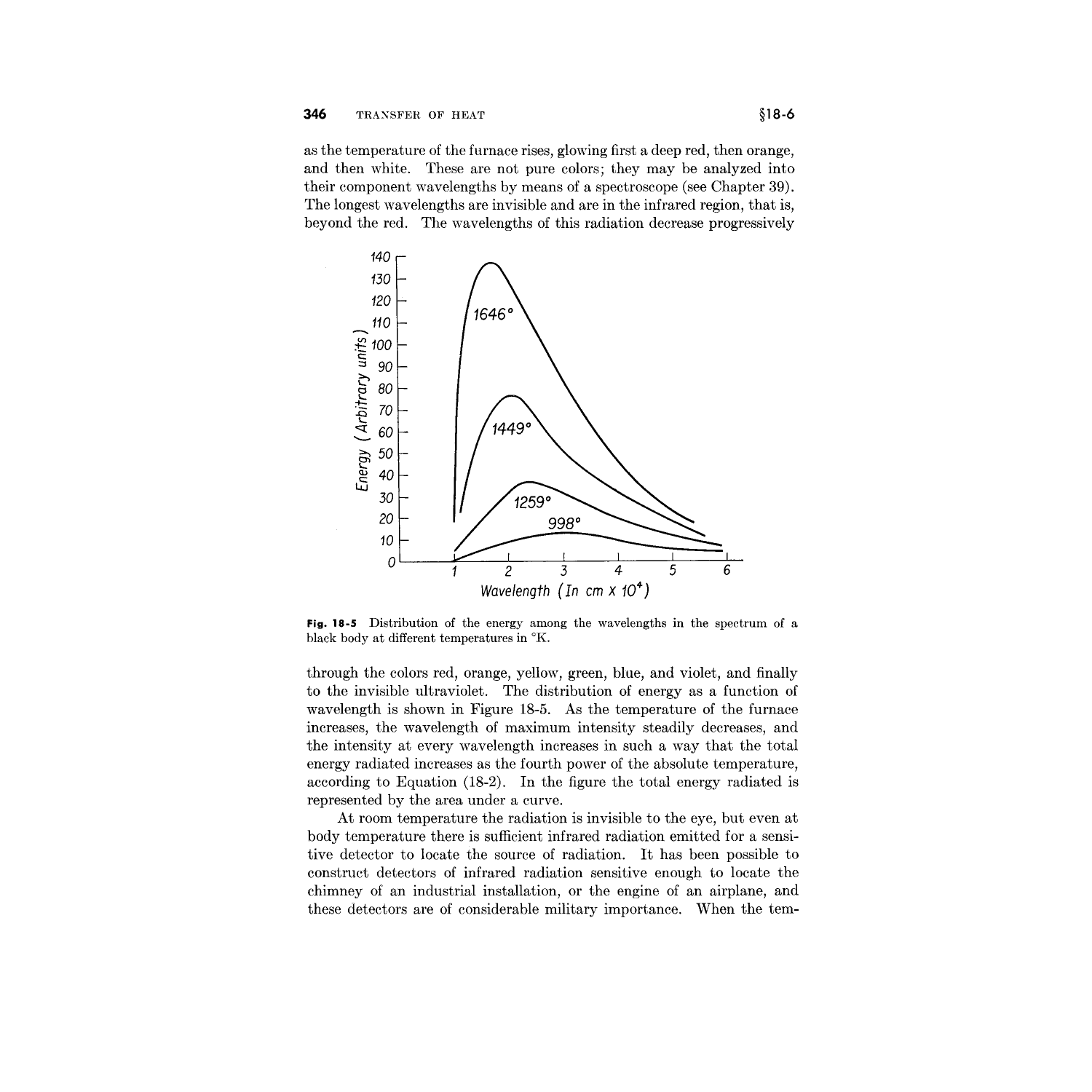perature increases to about 700°C, the radiation becomes visible, and the body is said to be red hot. At 1500°C there is a sufficient amount of the shorter-wavelength radiation present in the spectrum for the radiation to appear nearly white. By examining the color of the light from a furnace, it is possible to determine its temperature by means of a device called an *optical pyrometer.* Through the examination of the spectrum of the sun and the stars by means of a spectroscope, it is possible to determine their temperatures. The temperature determined in this way is called the *color temperature.*

The energy emitted from a heated object appears in all parts of the electromagnetic wave spectrum. Thus radio waves have been detected in the solar spectrum as radio noise, and at the other extreme, x-rays, of very short wavelength, have been detected in solar radiation by equipment installed in rockets sent high into the earth's atmosphere. While the rela-

tive amounts of energy in these regions of the spectrum are quite small, nevertheless, recent studies of the solar spectrum have made it possible to detect these invisible radiations.

#### **18-7 Heat Insulation**

A thorough understanding of the subject of the transmission of heat will enable one to solve the very important problem of heat insulation. This involves the use of proper materials for a given job as well as the development of new insulating materials. For example, gasoline storage tanks are frequently coated with *aluminum* or other reflecting material to reduce the absorption of radiation from the sun. Insulating materials are constructed so that they contain many small pockets of air to make use of the very low conductivity of the air; there is



glass thermos bottle.

practically no convection since the air is trapped in these pockets. Crumpled aluminum containing small air pockets is a very good insulator; there is practically no transfer of heat by convection. The transfer by conduction is very slight since the crumpling of the aluminum makes the conducting path very long while the cross-sectional area is very small, and very little heat is transferred by radiation.

The ordinary thermos bottle, sketched in Figure 18-6, is an excellent illustration of heat insulation. The thermos bottle consists of two cylin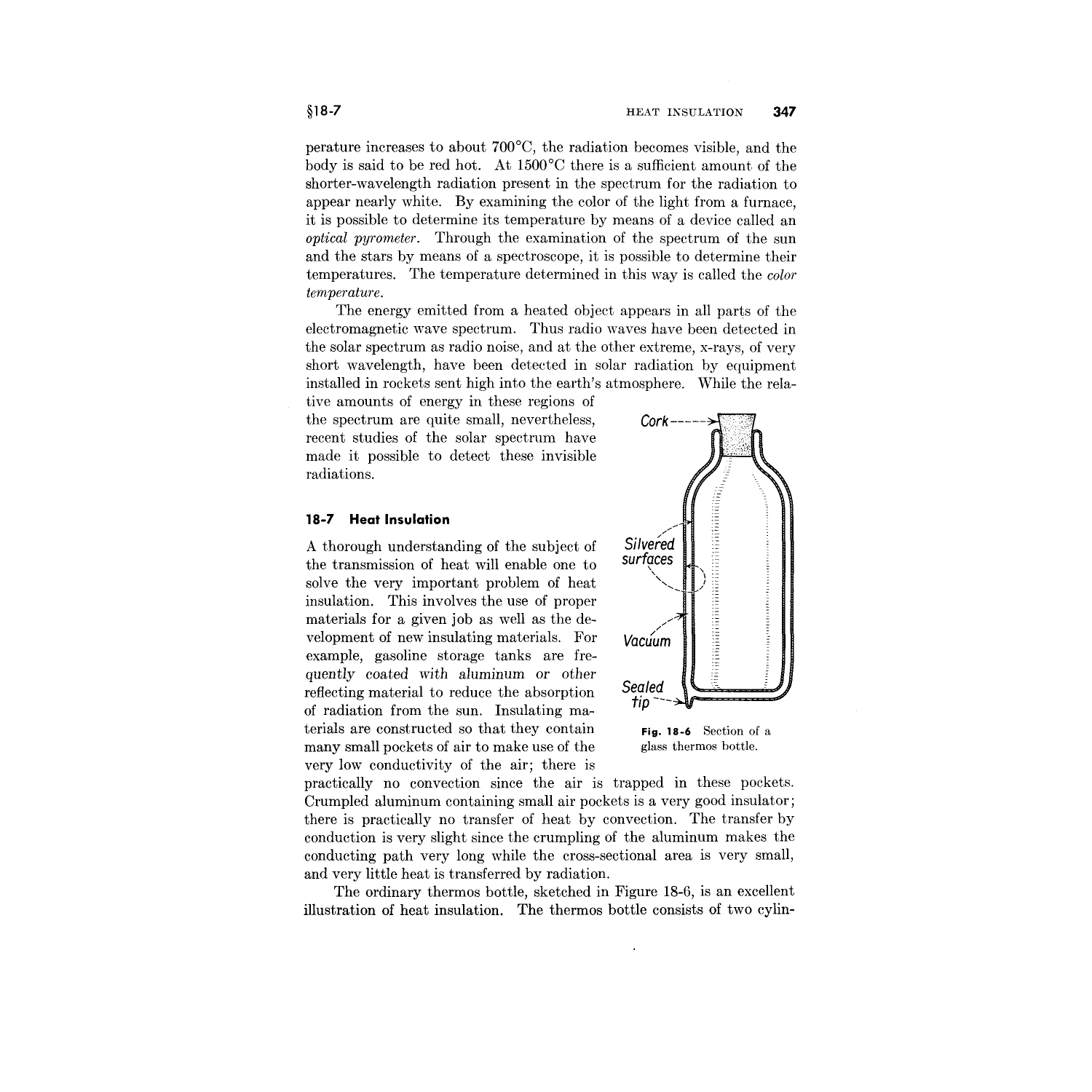drical glass flasks sealed together at the top. The inside surface of the outer cylinder and the outside surface of the inner cylinder are silvered. Then the air between the two walls is pumped out, and the space is sealed off. If hot food is placed inside the bottle and the bottle is then corked, the food will remain hot for a long time. Very little heat will be conducted along the glass or through the cork to the outside: there is practically no convection, since there is a good vacuum between the walls, and radiation is reduced considerably by the silver coatings.

### **Problems**

18-1. A metal rod 100 cm long and 4 cm2 in cross-sectional area conducts 40 cal of heat per minute when the ends of the rod are maintained at a difference in temperature of 80°C. Determine the coefficient of thermal conductivity of the metal.

18-2. A copper rod 60 cm long and 8 mm in diameter has one end immersed in steam and the other end immersed in a mixture of ice and water. Determine the amount of heat which will be conducted through the rod in 5 min.

18-3. An aluminum pan has a diameter of 25 cm and is 0.5 cm thick. What is the rate of flow of heat through the bottom if the pan contains boiling water and is transmitting heat to it from a stove at a temperature of 400°C?

18-4. Water in a glass beaker is boiling away at the rate of 35 gm/min. The bottom of the beaker has an area of  $200 \text{ cm}^2$  and is 0.2 cm thick. Calculate the temperature of the underside of the bottom of the beaker if  $k = 0.002$ caI/cm sec °C.

18-5. An oven used for baking glass x-ray tubes is made of sheets of asbestos 0.75 in. thick. This oven is 4 ft high, 1 ft wide, and 1 ft deep. At what rate must heat be supplied to this oven to maintain the temperature inside at 400<sup>°</sup>C if the temperature of the air just outside the asbestos is  $100^{\circ}$ C?

18-6. Calculate the rate at which energy is radiated from a black body whose temperature is  $1500^{\circ}$  abs if its surface area is 1 cm<sup>2</sup>.

18-7. Calculate the rate at which energy is radiated from a tungsten filament which is maintained at the temperature of 2500° abs if its surface area is 0.30 cm2 and its emissivity at this temperature is 0.30.

18-8. The operating temperature of a 50-watt incandescent bulb is 2500° abs. The emissivity of the filament is 0.30. Find the surface area of the filament.

18-9. If the incandescent bulb of Problem 18-8 is placed within an enclosure at a temperature of 500° abs, what power must be supplied to the bulb to keep it at its normal operating temperature? Neglect convection losses from the surface of the glass bulb.

18-10. A blackened copper sphere initially at a temperature of  $0^{\circ}$ C is placed within an evacuated furnace which is held at a temperature of 500°C. If the sphere is 1 cm in diameter, what will be the initial rate of change of temperature of the sphere?

18-lL A copper rod 1 m long has been "turned" so that the first 60 cm of its length is 2 cm in diameter, while the last 40 cm of its length is 1 cm in diameter.